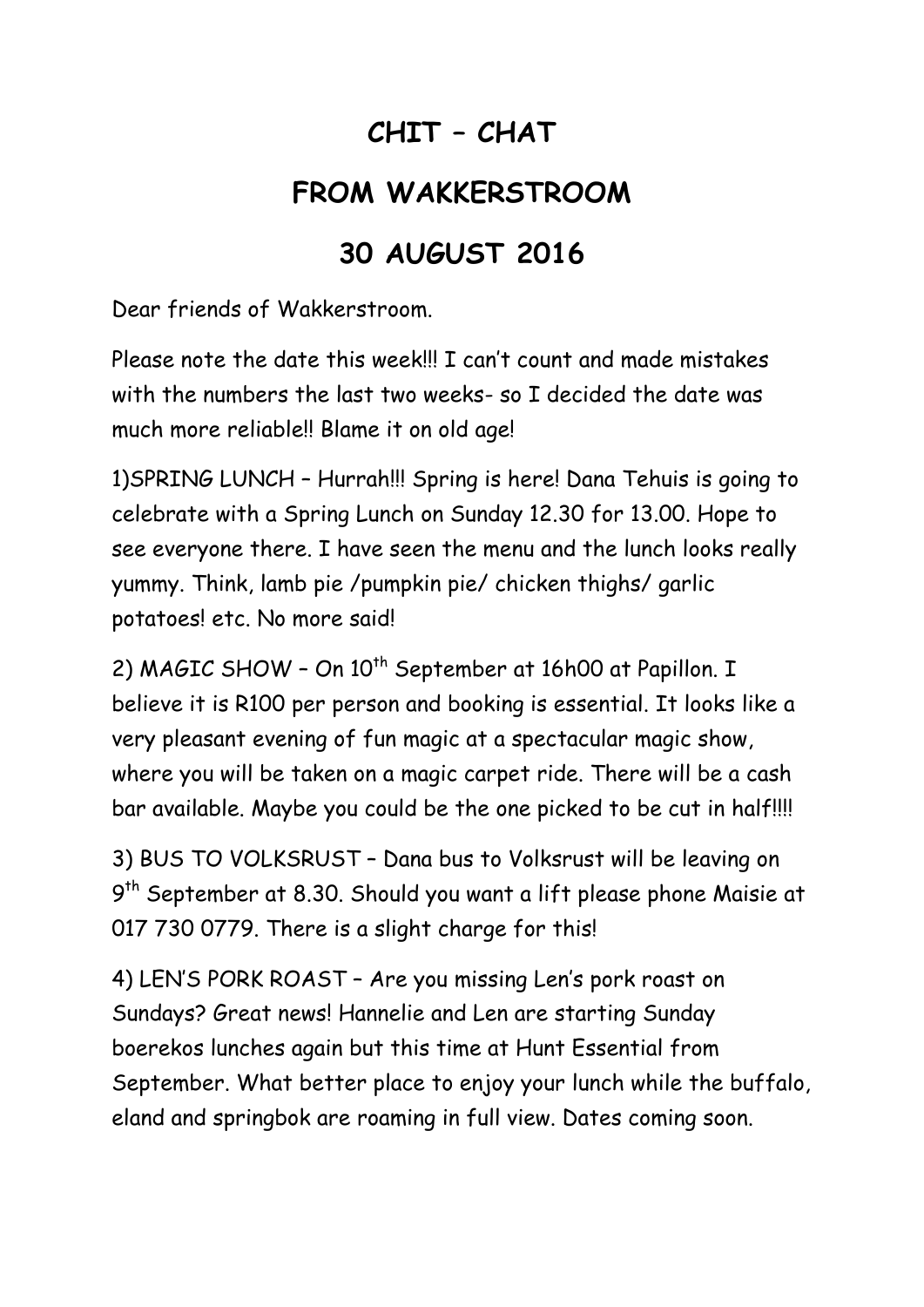5) COFFEE AND CAKE MORNING AT DEKOTZENHOF – Have your cake and eat it! Pensioners can enjoy a cake and coffee or tea for R25 per person on the first and last Monday of every month, beginning  $5<sup>th</sup>$  September. 10% discount off any other items purchased from the deli! Wow! That sounds good!

6) ALPACA MANURE – Now that spring is finally here you need to start primping up the old garden. Alpaca manure is just the thing. Our dogs love it and have dug nice big holes in our pile of manure. Pity they don't know how to spread it properly!

7) COMPUTER COURSES - These start on Monday 5<sup>th</sup> September at 14h00 for just an hour. They are to be held at The Crowned Crane. The first subject is "How a Computer's Internal and External Hardware works "I am sure these are going to be really helpful for the boffins and also the ignoramuses like myself!

8) ART & CRAFT FESTIVAL – This will be held at The Meelsak on 24<sup>th</sup> September. It starts at 9h00 till late. There will be all sorts of things for sale – from Great quality paintings to Grandma's baking & Home-made beading. For the kids --- Quality sweets & play pin

For mom ----- lots including exclusive clothing

For dad ----- Beer & sports on the big screen

Live entertainment all day. Fires from 14h00 and braai packs available. To book a stall you need to contact Thea ON 073 617 5836.

9) SPEEDING – At last the speeding through Wakkerstroom has been curtailed a bit by the humps. You may or may not like the speed humps on the main road but they do seem to be calming the traffic, although many drivers have taken to using the back roads for their nonsense! We heard of a fatal hit and run incident near the bridge a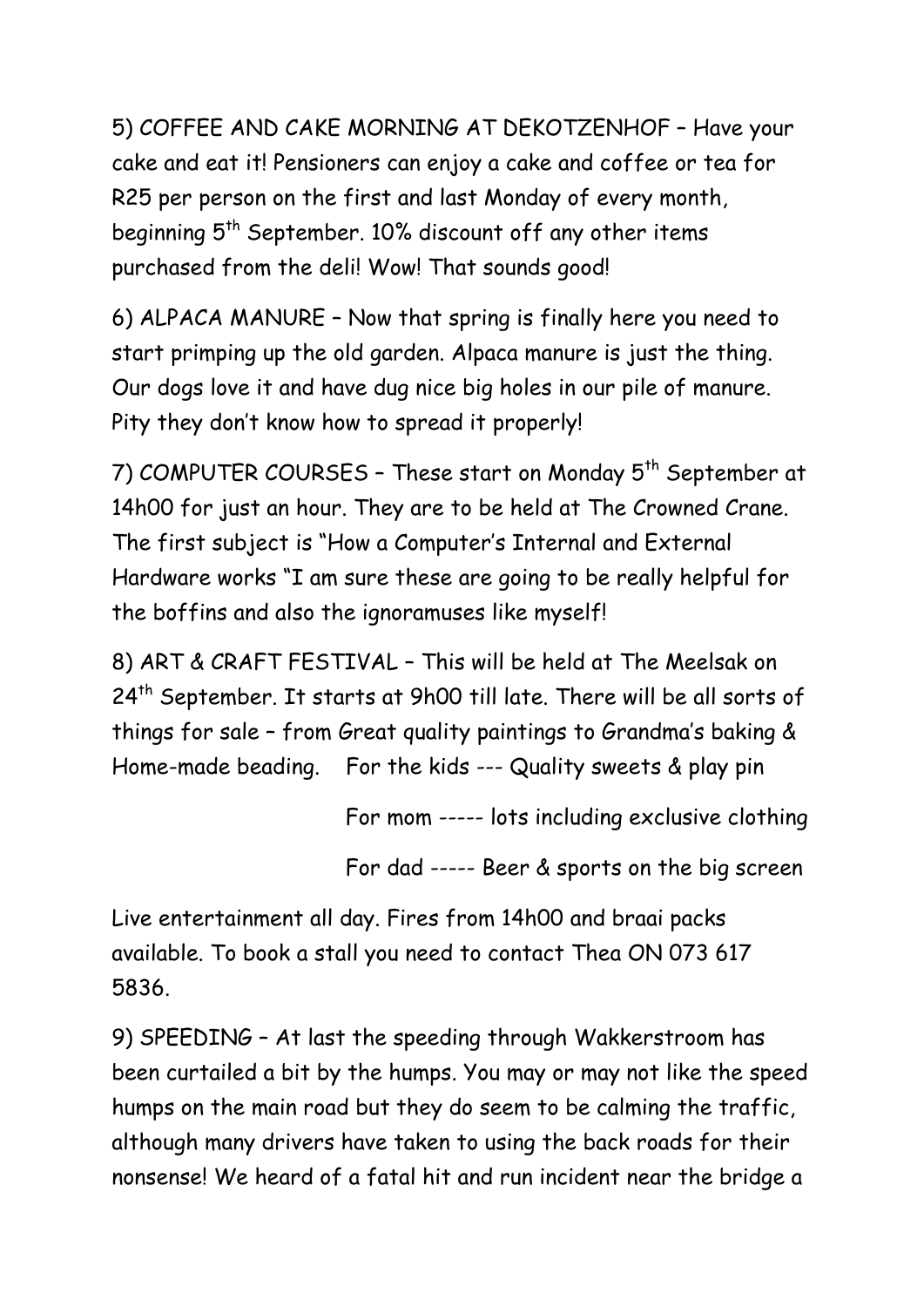couple of weeks ago. However, we had another horrific accident on the bridge over the vlei on Sunday evening. The Wakkerstroom Bird Club are looking into the Council placing 3 humps at certain positions along the bridge to try and avoid a similar event befalling anybody else. Unfortunately even if they are successful in the application, it will take time. Our sympathies go to those whose families were involved in the accident.

10) TWICE IS NICE CHARITY BOUTIQUE – A huge thank you to Twice is Nice for its generous donation towards Louis Hildebrandt Children's Home in Volksrust to contribute to the children's reading abilities. The Children's Home also appreciated the visit from the Twice is Nice ladies. They think that it is very important for people to see the centre and to meet . Well done ladies!

11) CAR COUNT 30 July – There were only 5 teams to cover 7 precincts. But they managed! The preliminary result shows that 883 individuals of 18 species were counted. Interestingly the highest count was of Southern Bald Ibis, followed by Helmeted Guineafowl. Highlight of the day for 2 teams was recording Black Harrier, a mega sighting these days. You lucky guys!

12) CITIZEN SCIENTIST DAY – weekend of 17/18 September. This should be one of the highlights of the year and bookings are essential. This is a golden opportunity to listen to speakers who are leaders in their field and to be able to talk to them face to face. And don't forget the ringing demonstrations. Booking is essential – phone Norman Dennett on 083 537 9092 / 017 730 0523.

13) VLEI WALK - On Saturday 3<sup>rd</sup> September. The Bird Club does this once a month on the  $1<sup>st</sup>$  Saturday of each month to check on the bird species present at the time. With the migrants beginning to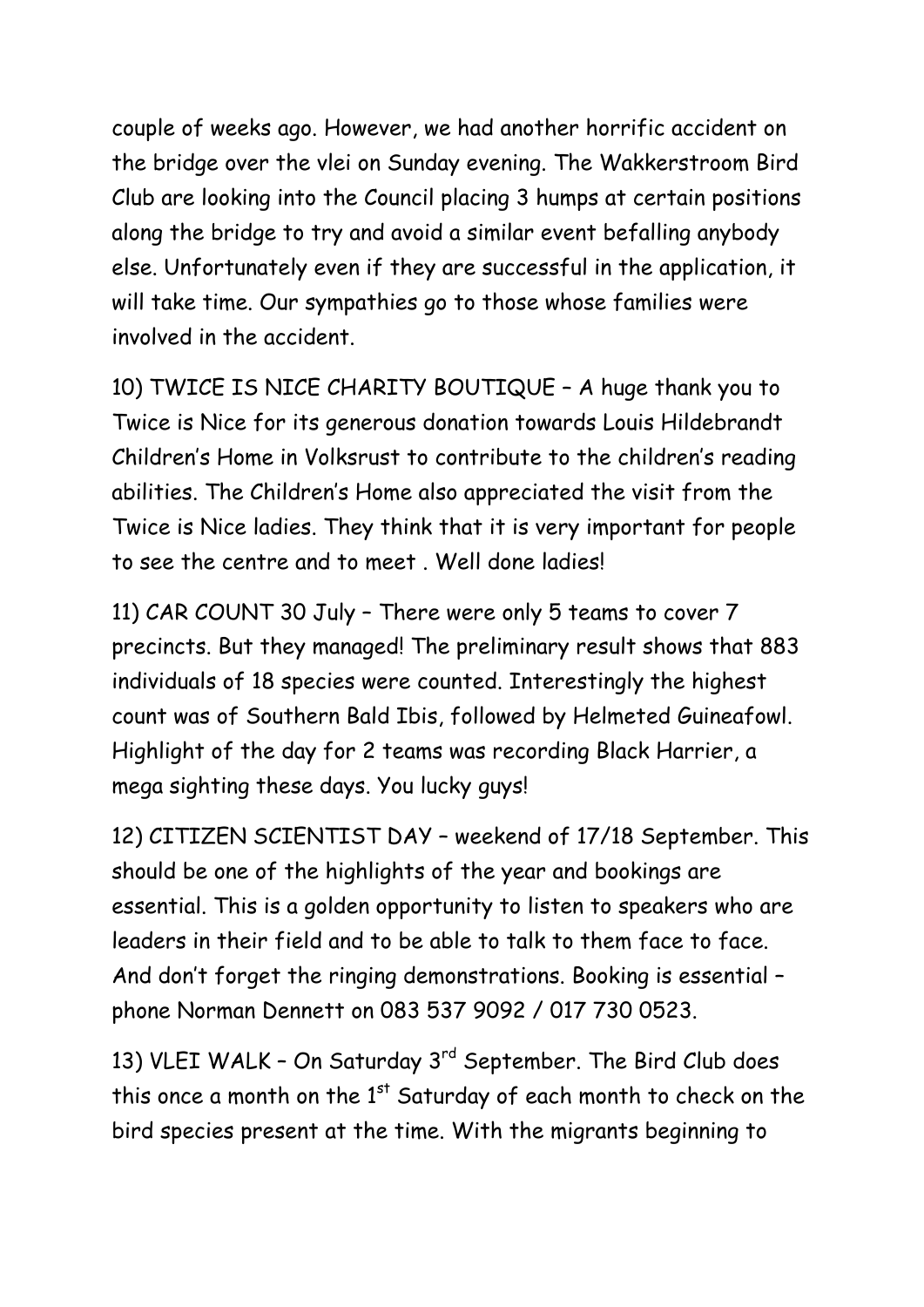return this could produce a nice list of sightings, 7h30 on the bridge. Tea & Coffee will be available.

14) BIRD CLUB OUTING - Tuesday 13<sup>th</sup>'s outing to the Myburgh farm has had to be cancelled due to a conflict with monkeys. The club is considering alternatives.

15) WAKKERSTROOM CLINIC –We have our own Public Health Clinic and the doors opened for business on Monday  $1<sup>st</sup>$  June 2015. The clinic is open from 7.45 until 16.15 from Mondays to Fridays. However, as the demand grows the hours will be increased. The Operations Manager is Sr Madelaine Van Aardt. There are a total of 17 staff members of professional nurses, assistant nurses, general assistant nurses and 2 data capturers. The Outreach services currently available are Dentistry every Wednesday, eye services every second Monday, mental health support every second Thursday, occupational and physio therapists once a week. To beautify the area around the building a garden has been started with about 50 trees and shrubs and roughly 200 plants. Rosmarie, however, needs the support of the townsfolk and farmers. Any donation of trees, shrubs and plants can be dropped at the boom at the clinic. There is also a mobile clinic that goes out most days to surrounding farms and this has been met with delight by the farmers.

16) LITTER – Both Carol Preston and Anton Muller at Ye Refill shop are involved in anti litter programs. This is a sterling effort and is going to need plenty of support as dropping litter wherever you want has become a "right" by many people. Anton is taking a different slant to Carol as his vision is to rehabilitate the dump. He already has 5 volunteers who are sorting stuff in the dump. He is hoping to get the Seme municipality to put tips at the dump so that you can dump things in the correct tip rather than just dumping a pile of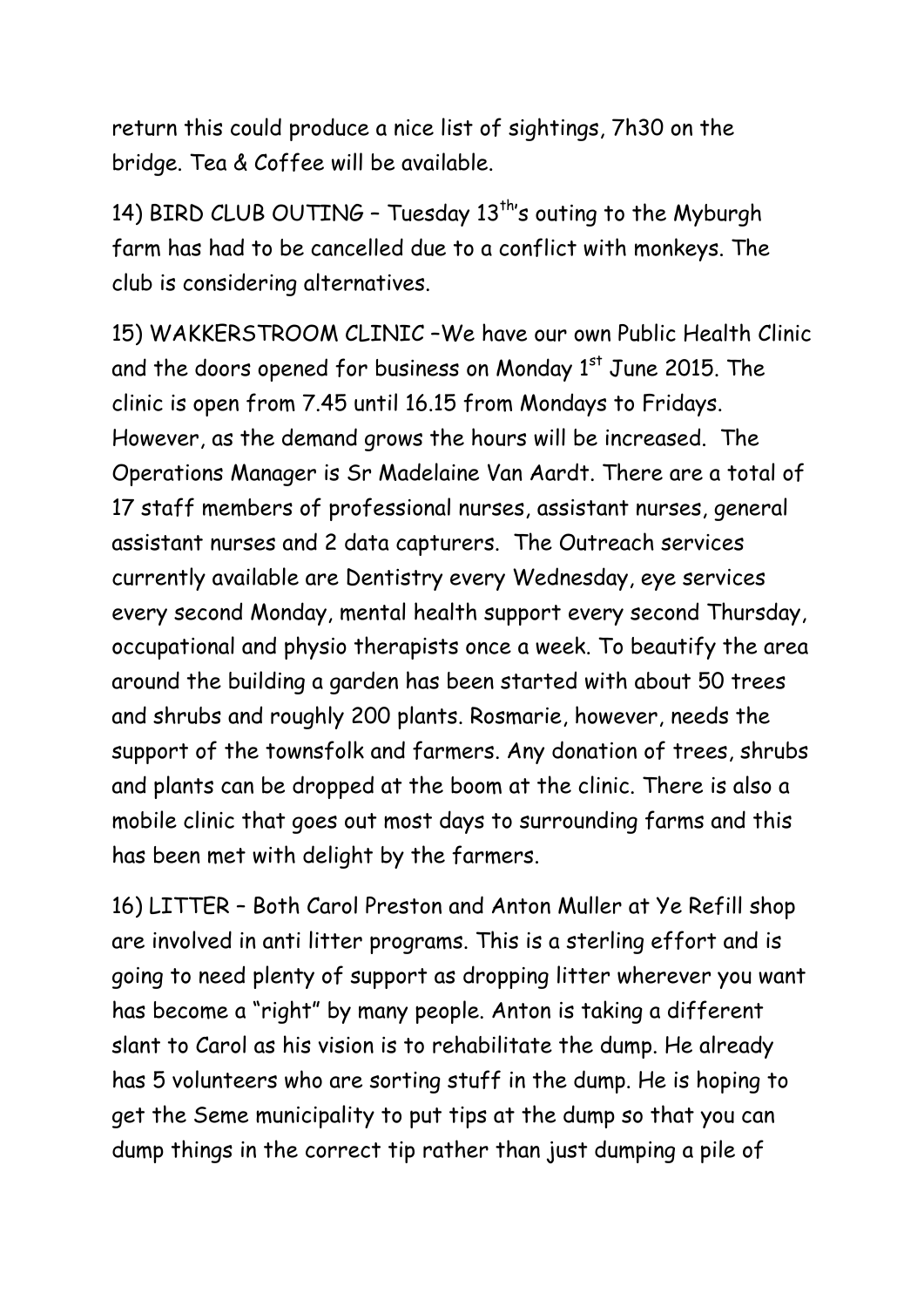mixed up stuff. Keep up the good work you two. Hopefully some like minded persons from Wakkerstroom can help.

17) VOTING – Congratulations need to go to Anton Muller and the DA. The voting district for which the town hall is the voting station was the only one in which that the DA gained the most votes. Unfortunately, the ward 5 which included e Sizameleni was not won but was retained by the ANC. Unfortunately, that party does not seem to follow the rules and remove all their posters as required and done by other parties.

18) NURSERY – I was asked a good question the other day. Why doesn't Wakkerstroom have a plant nursery? A very good question seeing as so many people love gardening and we have some beautiful gardens in Wakkerstroom. It was one of the first questions I also asked when we first arrived here. I have had to buy most of my plants in Haenertsburg and Howick. A bit ridiculous if you think about it. Come on everyone – there must be some entrepreneurial person who would like to start one.

19) WEAVERS NEST - Hannes and Leonie head for Weavers Nest on Thursday to start a new venture. We wish them well. It will be wonderful to have another place in Wakkerstroom to while away a few hours in the sun or in front of a welcoming fire.

20) COMPUTER REPAIRS – NK Computer Repairs has opened in Wakkerstroom. Nathi will be operating from Ye Refill Shoppe in Badenhorst street. He will be installing Ram, Windows 7,8,10, Delux. He can do all updates on software and can do a virus scan. He also offers a 6 months guarantee. Good luck Nathi I hope you get a busy business going.

Regards